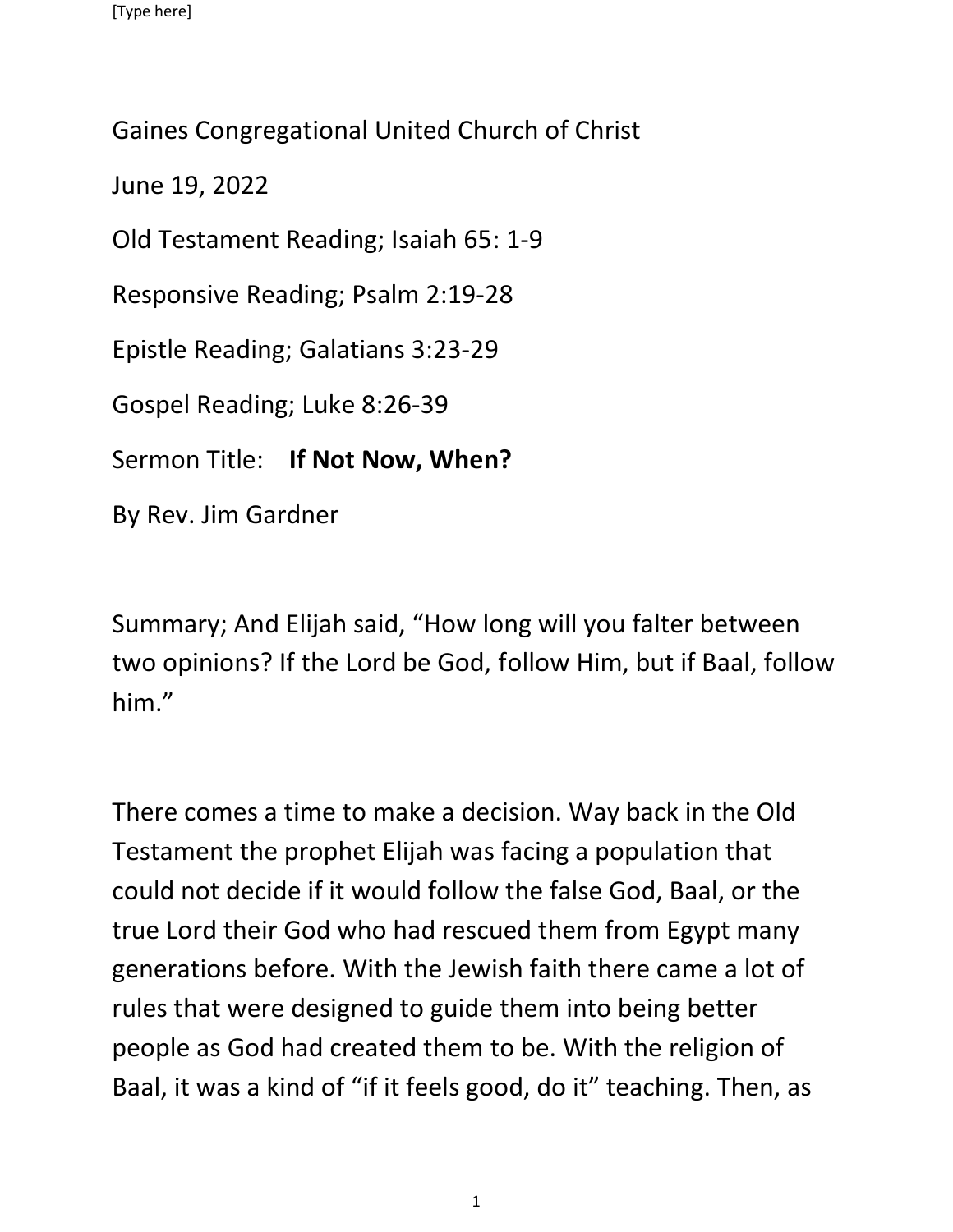now, it seemed that the bad guys had all the fun and did not seem to suffer any consequences for their inappropriate actions. Elijah called down fire and 450 prophets of Baal were slain in the ensuing coup. Temporarily it seemed that the Lord was the preferred place for the people to put their faith and trust.

In our Old Testament lesson Isaiah reveals that the people of God were back to their old tricks of turning their backs on God for the pleasures of unclean living. These people even got into the "secret" pagan rituals so they thought they were outsmarting God, and God's people. Isaiah said that God would not take it anymore but would save a small remnant of the Jews that honored Him and for them there would a tangible reward, i.e. a cluster of grapes that would represent a blessing of the Lord.

Are you detecting a pattern here? God had given the people the law to help guide them until He would provide them with the next step in their maturation process.

To help the people recognize the benefit of aligning with God, He sent His Son to reveal the true magnificence of God.

At Gadarene a demon-possessed man confronts Jesus. Note that the demons immediately recognize Jesus as the "Son of the most high God". These demons were so plentiful and/or powerful that the man would break his chains when the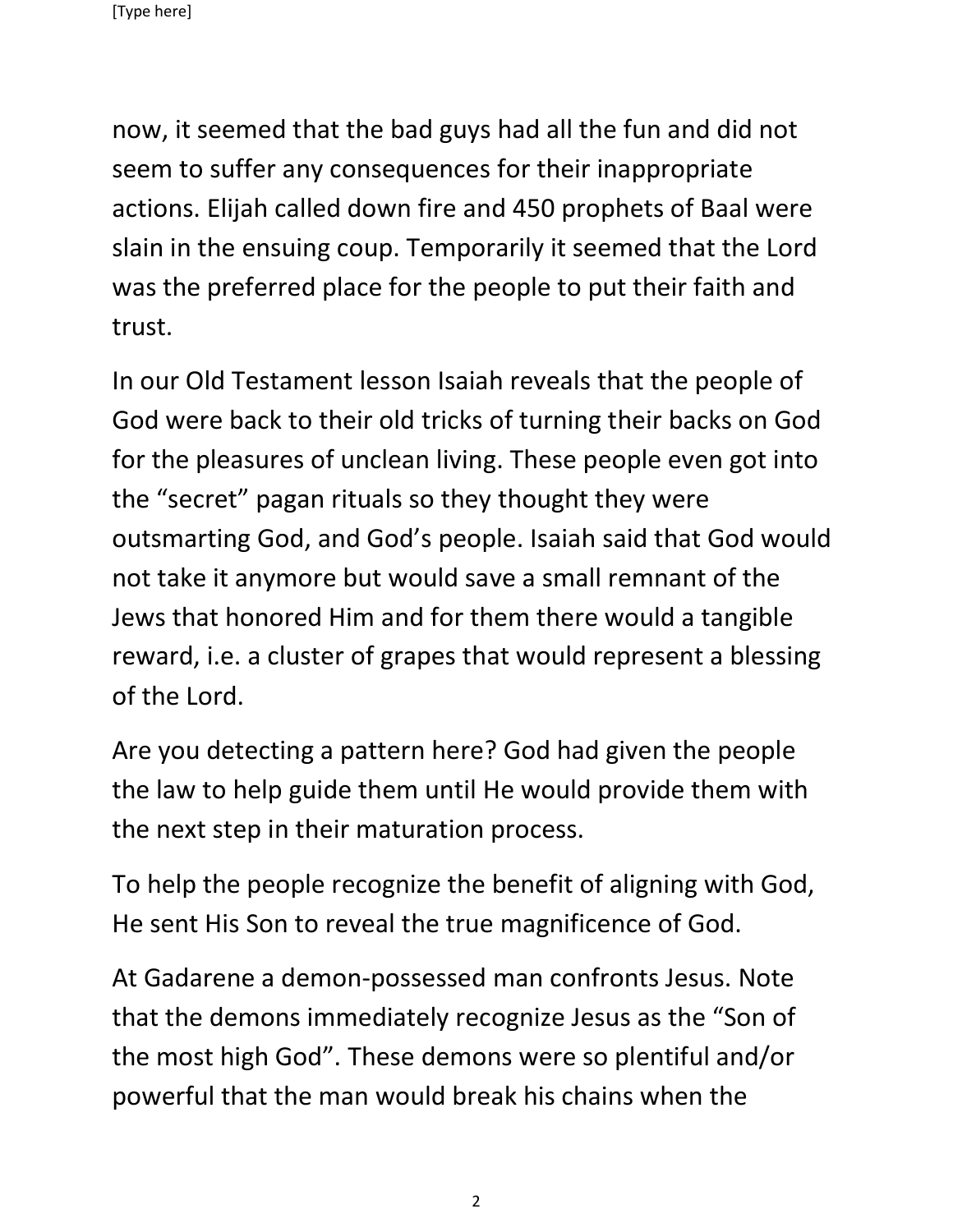authorities tried to restrain him. These demons also knew that with all their power they were no match for Jesus the Christ. They begged Jesus to let them go into the swine and permission was granted. Now we can nit-pick as to whether this was a "God-like" action, but in any case, it drew a lot of attention. The people who raised swine feared Jesus and asked Him to leave, and the man from whom the demons were driven out begged to go with Jesus. Jesus left but instructed the cured man to be His evangelist for Him in that pagan land.

Have you ever noticed that when Jesus preformed a miracle for a Jew, He asked that person not to tell anyone but when the benefactor was a Gentile Jesus told that person to tell everyone? Who'da thunk it!

OK, now we get to the point where Jesus has come and revealed the Father as a loving God that was willing to allow His own Son to die for the sins of this ungracious humanity. God has raised Jesus from the dead and promised us eternal life. At Pentecost God sends His Holy Spirit to give the power and responsibility of prophecy to all humanity that would identify with His Son and our savior Jesus Christ. God passed the baton to us, His children.

If it seems difficult to decipher what this means maybe we need to reread our Epistle Lesson for today.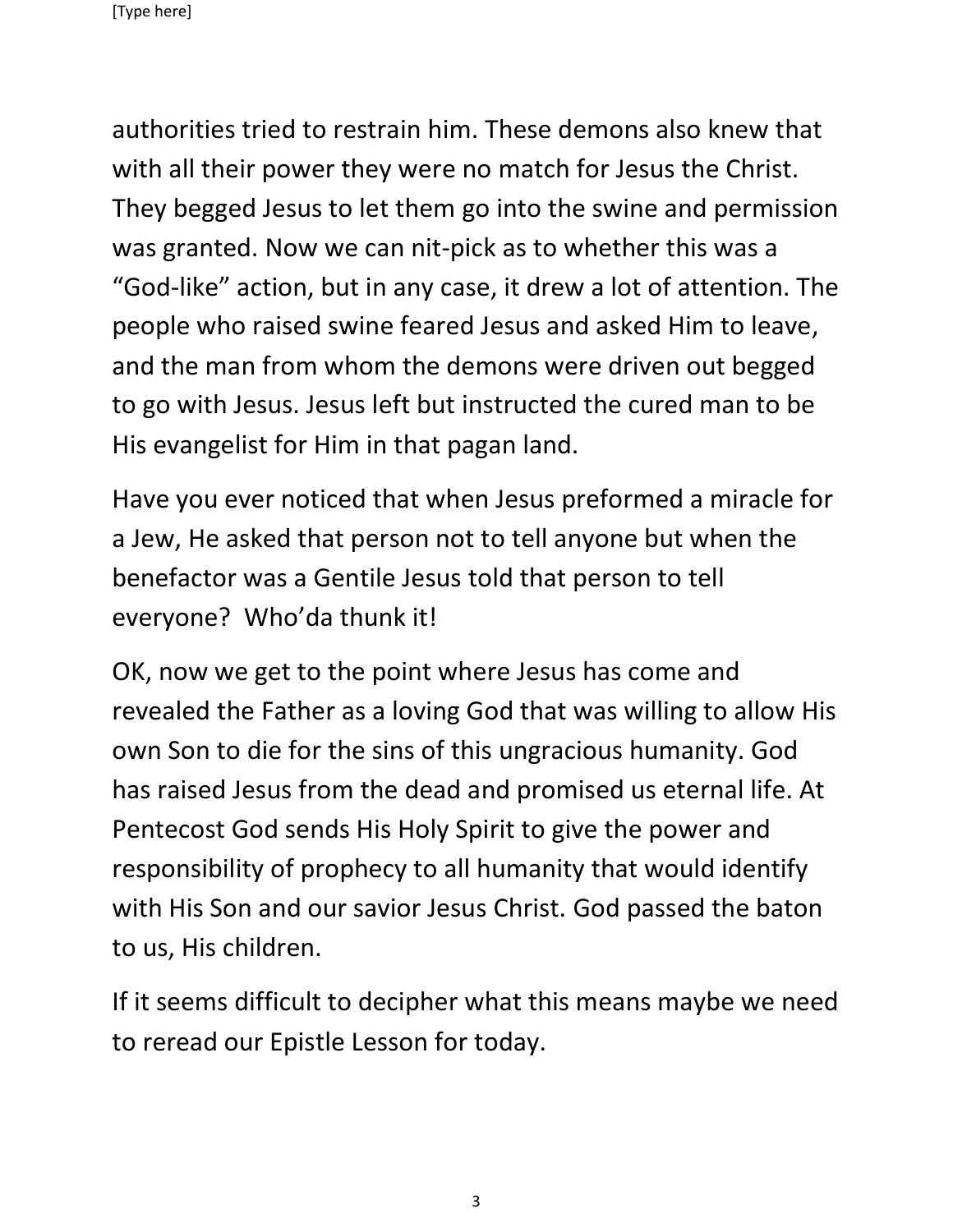Here goes; *But before faith came, we were kept under guard by the law, kept for the faith which would afterward be revealed. Therefore, the law was our tutor to bring us to Christ, that we might be justified by faith. But after faith has come, we are no longer under a tutor. For you are all sons of God through faith in Jesus Christ. For as many of you who were baptized into Christ have put on Christ. There is neither Jew nor Greek, there is neither slave nor free, there is neither male nor female; for you are all one in Christ Jesus, and if you are Christ's, then you are Abraham' seed and heirs according to the promise.*

This "putting on of Christ" makes us all seeds of Abraham and the whole Bible, Old and New Testaments, relevant to our position as heirs of God, and, with Jesus, for eternal life. We too are the "Chosen People of God". We are no longer under a tutor that tells us what to do to get ready for Christ. No, we are members of the family of God the Father, the Son, and the Holy Spirit. We are no longer under orders to go to church. Or tithe 10 percent, or to take Sunday off to rest, though we should do all of those things if we can. We are now under orders to live up to our family name. We are under orders to receive the Holy Ghost and be ambassadors for God.

Jesus said, "If you love me you will keep my commandments. I give you a new commandment, Love others as I have loved you, and there is no greater love than a man would lay down his life

4